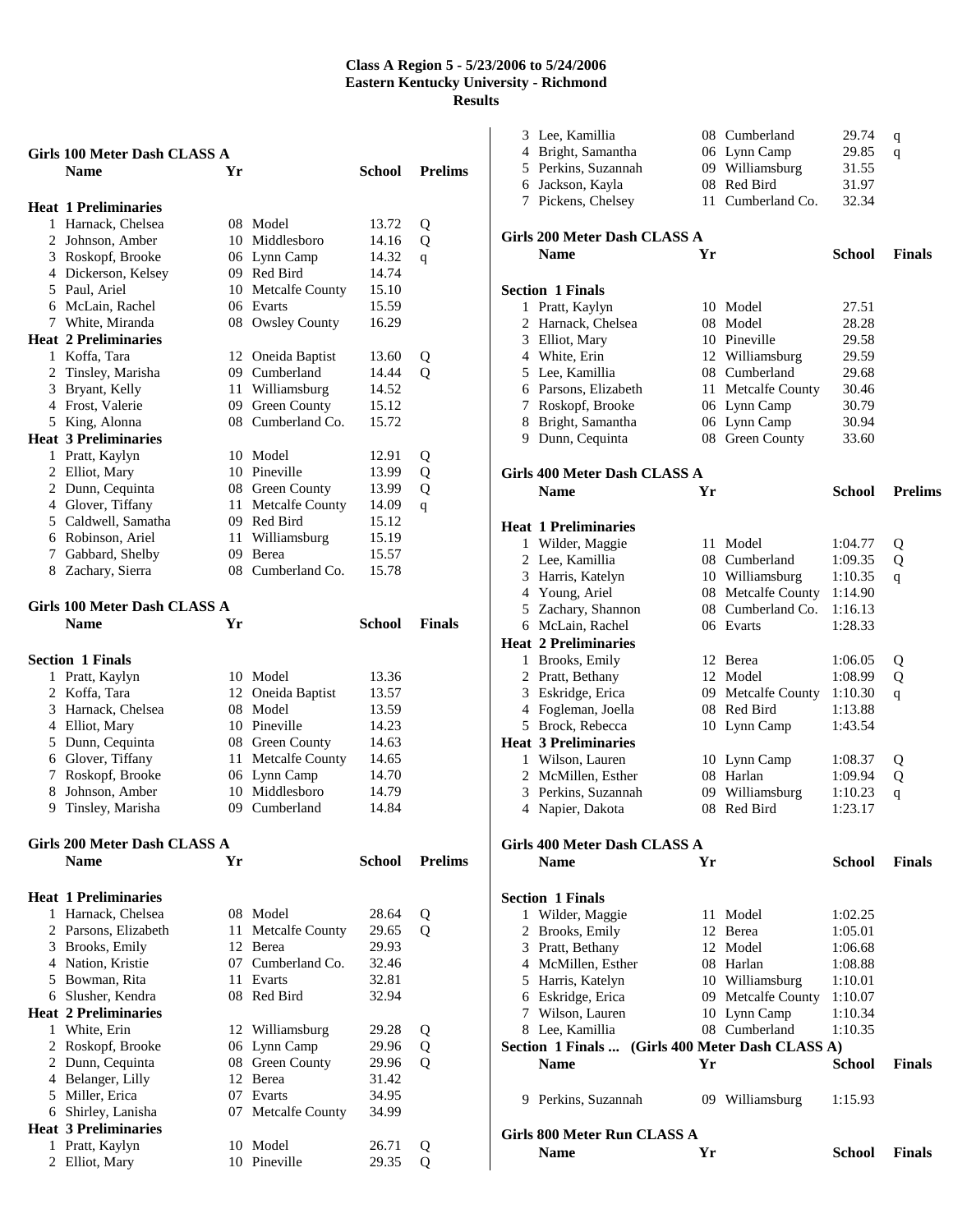| 1  | Shelton, Rebecca   |     | 10 Model           | 2:27.83 |
|----|--------------------|-----|--------------------|---------|
|    | 2 Deaton, Raegan   |     | 08 Green County    | 2:28.96 |
| 3  | Moore, Mary Kate   | 11  | Green County       | 2:39.00 |
| 4  | Kerr, Hillary      | 10  | Somerset           | 2:40.36 |
|    | 5 Young, Amber     |     | 10 Metcalfe County | 2:46.19 |
| 6  | Wimberly, Kate     | 11  | Model              | 2:46.58 |
| 7  | Harris, Katelyn    |     | 10 Williamsburg    | 2:48.95 |
| 8  | White, Kelsey      |     | 09 Williamsburg    | 3:02.43 |
| 9  | Rouse, Amber       | 05  | Harlan             | 3:03.38 |
| 10 | Kosbiel, Casey     |     | 09 Metcalfe County | 3:03.62 |
| 11 | Davis, Laurel      | 11  | Lynn Camp          | 3:06.83 |
|    | 12 Ditty, Casey    | 11. | Harlan             | 3:10.28 |
| 13 | Eldridge, Jordan   | 08  | Evarts             | 3:13.73 |
|    | 14 Blevins, Sydney |     | 12 Somerset        | 3:14.38 |
|    | 15 Davis, Jeanne   | 11  | Red Bird           | 3:20.54 |
|    | Harmon, Jelia      | 10  | Oneida Baptist     | ю       |
|    |                    |     |                    |         |

# **Girls 1600 Meter Run CLASS A**

|                  | 00 MECLE THEM                |      |                    |          |               |
|------------------|------------------------------|------|--------------------|----------|---------------|
|                  | <b>Name</b>                  | Yr   |                    | School   | Finals        |
| <b>Section 1</b> |                              |      |                    |          |               |
| 1                | Deaton, Raegan               |      | 08 Green County    | 5:29.57  |               |
|                  | 2 Shelton, Rebecca           |      | 10 Model           | 5:41.85  |               |
| 3                | Wimberly, Mary Ellen         |      | 09 Model           | 5:49.65  |               |
| 4                | Moore, Mary Kate             | 11 - | Green County       | 5:59.87  |               |
|                  | 5 Reynolds, Vicky            | 11   | Oneida Baptist     | 6:06.92  |               |
| 6                | Perkins, Sara                |      | 05 Williamsburg    | 6:20.35  |               |
| 7                | Kerr, Maria                  | 08.  | Somerset           | 6:21.88  |               |
| 8                | Kosbiel, Casey               |      | 09 Metcalfe County | 6:37.51  |               |
| 9.               | West, Whitley                |      | 06 Williamsburg    | 6:37.66  |               |
| 10               | Rouse, Amber                 | 05   | Harlan             | 6:50.14  |               |
| 11               | Ditty, Casey                 | 11.  | Harlan             | 6:53.69  |               |
|                  | 12 Davis, Laurel             |      | 11 Lynn Camp       | 7:06.93  |               |
|                  | Girls 3200 Meter Run CLASS A |      |                    |          |               |
|                  | <b>Name</b>                  | Yr   |                    | School   | <b>Finals</b> |
| <b>Section 1</b> |                              |      |                    |          |               |
| 1                | Deaton, Raegan               | 08   | Green County       | 12:19.51 |               |

| 1 Dealon, Racgan       | vo viten county   | 12. I <i>J</i> . J I |
|------------------------|-------------------|----------------------|
| 2 Wimberly, Mary Ellen | 09 Model          | 13:01.32             |
| 3 Estes, Brooke        | 07 Green County   | 13:43.30             |
| 4 Reynolds, Vicky      | 11 Oneida Baptist | 14:13.83             |
| 5 Kerr, Maria          | 08 Somerset       | 14:31.66             |
| 6 Weddle, Angela       | 12 Somerset       | 14:47.14             |
| 7 Hart, Meghann        | 09 Model          | 15:08.15             |
| 8 West, Whitley        | 06 Williamsburg   | 17:21.18             |
| 9 Jones, Shelby        | 07 Williamsburg   | 17:49.92             |
|                        |                   |                      |

# **Girls 100 Meter Hurdles CLASS A**

|   | $\cdots$                    |     |                     |        |                |  |  |
|---|-----------------------------|-----|---------------------|--------|----------------|--|--|
|   | <b>Name</b>                 | Yr  |                     | School | <b>Prelims</b> |  |  |
|   | <b>Heat 1 Preliminaries</b> |     |                     |        |                |  |  |
| 1 | Alexander, Lyndsey          | 08. | Model               | 19.48  | Q              |  |  |
|   | 2 Prindle, Angela           |     | 12 Williamsburg     | 19.93  | Q              |  |  |
|   | 3 Clevinger, Monique        | 08. | Harlan              | 20.13  | Q              |  |  |
|   | 4 Tinsley, Marisha          | 09  | Cumberland          | 23.71  | Ő              |  |  |
|   | --- Ewart, Robin            |     | 10 Oneida Baptist   | DNF    |                |  |  |
|   | <b>Heat 2 Preliminaries</b> |     |                     |        |                |  |  |
|   | Wilder, Maggie              |     | Model               | 17.14  | Ő              |  |  |
|   | 2 Pegram, Karly             | 11  | <b>Green County</b> | 18.73  |                |  |  |
|   |                             |     |                     |        |                |  |  |

| 3 Mathis, Keasha                                    |    | 09 Owsley County                        | 18.78          | Q              |
|-----------------------------------------------------|----|-----------------------------------------|----------------|----------------|
| 4 Woodard, Samantha                                 |    | 09 Berea                                | 20.07          | Q              |
| 5 Brozueat, Rabea                                   |    | 12 Williamsburg                         | 20.50          | $\mathbf{q}$   |
| --- Glover, Tiffany                                 |    | 11 Metcalfe County                      | DQ             |                |
|                                                     |    |                                         |                |                |
| <b>Girls 100 Meter Hurdles CLASS A</b>              |    |                                         |                |                |
| <b>Name</b>                                         | Yr |                                         | <b>School</b>  | <b>Finals</b>  |
| <b>Section 1 Finals</b>                             |    |                                         |                |                |
| 1 Pegram, Karly                                     |    |                                         | 18.73          |                |
| 2 Mathis, Keasha                                    | 09 | 11 Green County<br><b>Owsley County</b> | 18.98          |                |
| 3 Wilder, Maggie                                    | 11 | Model                                   | 19.38          |                |
| 4 Alexander, Lyndsey                                |    | 08 Model                                | 19.59          |                |
| 5 Clevinger, Monique                                |    | 08 Harlan                               | 19.66          |                |
| 6 Prindle, Angela                                   |    | 12 Williamsburg                         | 19.88          |                |
| 7 Woodard, Samantha                                 |    | 09 Berea                                | 20.70          |                |
| 8 Brozueat, Rabea                                   |    | 12 Williamsburg                         | 21.09          |                |
| 9 Tinsley, Marisha                                  |    | 09 Cumberland                           | 21.13          |                |
|                                                     |    |                                         |                |                |
| <b>Girls 300 Meter Hurdles CLASS A</b>              |    |                                         |                |                |
| <b>Name</b>                                         | Yr |                                         | School         | <b>Prelims</b> |
|                                                     |    |                                         |                |                |
| <b>Heat 1 Preliminaries</b>                         |    |                                         |                |                |
| 1 McMillen, Charlene                                |    | 11 Harlan                               | 51.72          | Q              |
| 2 White, Allyson                                    |    | 11 Model                                | 54.30          | Q              |
| 3 Patrick, Liz                                      |    | 07 Williamsburg                         | 57.04          | Q              |
| 4 Pegram, Karly                                     |    | 11 Green County                         | 59.42          | Q              |
| 5 Eldridge, Tiffany                                 |    | 12 Cumberland                           | 59.89          |                |
| 6 Tucker, Brandie                                   |    | 12 Monticello                           | 1:02.58        |                |
| <b>Heat 2 Preliminaries</b>                         |    |                                         |                |                |
| 1 Wilder, Maggie                                    |    | 11 Model                                | 52.84          | Q              |
| 2 Trett, Afton                                      | 12 | Williamsburg                            | 56.71          | Q              |
| 3 Woodard, Samantha                                 |    | 09 Berea                                | 57.84          | Q              |
| 4 Gibbs, Courtney                                   |    | 08 Middlesboro                          | 58.95          | Q              |
| 5 Mathis, Keasha                                    |    | 09 Owsley County                        | 59.12          | $\mathbf{q}$   |
| 6 Edwards, Caitlyn                                  |    | 10 Somerset                             | 1:02.74        |                |
| 7 Bowman, Nikki                                     |    | 07 Evarts                               | 1:07.79        |                |
| Girls 300 Meter Hurdles CLASS A                     |    |                                         |                |                |
| <b>Name</b>                                         | Yr |                                         | School         | <b>Finals</b>  |
|                                                     |    |                                         |                |                |
| <b>Section 1 Finals</b>                             |    |                                         |                |                |
| 1 McMillen, Charlene                                |    | 11 Harlan                               | 50.91          |                |
| 2 White, Allyson                                    |    | 11 Model                                | 51.57          |                |
| 3 Wilder, Maggie                                    |    | 11 Model                                | 52.15          |                |
| 4 Trett, Afton                                      |    | 12 Williamsburg                         | 55.13          |                |
| 5 Patrick, Liz                                      |    | 07 Williamsburg                         | 55.62          |                |
| Section 1 Finals  (Girls 300 Meter Hurdles CLASS A) |    |                                         |                |                |
| <b>Name</b>                                         | Yr |                                         | <b>School</b>  | <b>Finals</b>  |
|                                                     |    |                                         |                |                |
| 6 Mathis, Keasha                                    |    | 09 Owsley County                        | 58.59          |                |
| 7 Woodard, Samantha                                 |    | 09 Berea                                | 58.71          |                |
| 8 Gibbs, Courtney                                   |    | 08 Middlesboro                          | 58.78          |                |
| 9 Pegram, Karly                                     |    | 11 Green County                         | 1:01.08        |                |
| Girls 4x100 Meter Relay CLASS A                     |    |                                         |                |                |
| Team                                                |    | <b>Relay</b>                            | <b>Prelims</b> |                |
|                                                     |    |                                         |                |                |
| <b>Heat 1 Preliminaries</b>                         |    |                                         |                |                |
| 1 Harlan                                            |    |                                         | 56.53          | Q              |
| 1) McMillen, Charlene 11                            |    | 2) McMillen, Esther 08                  |                |                |
|                                                     |    |                                         |                |                |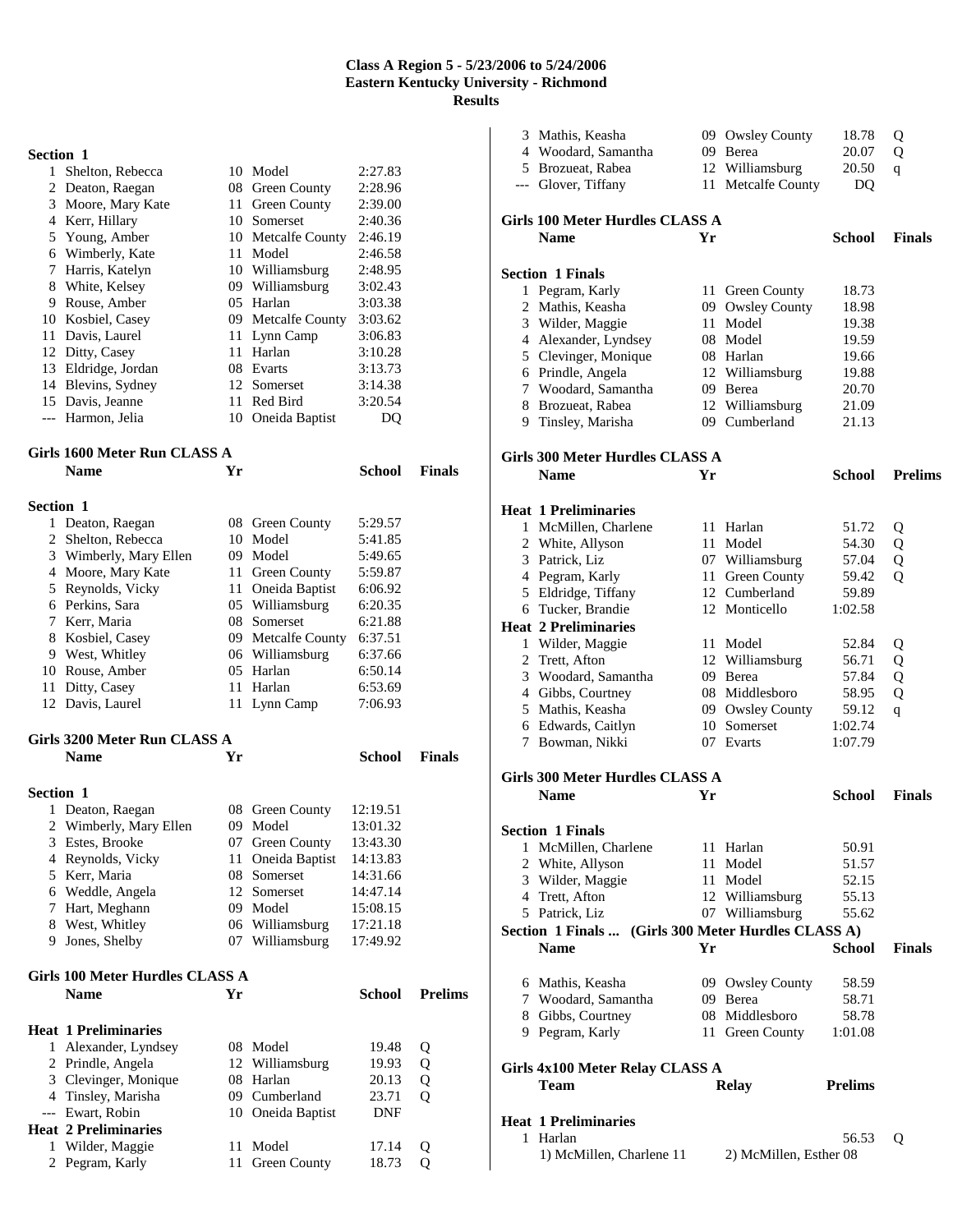|    | 3) Rouse, Cindy 08          | 4) Whitaker, Anna 07     |   |
|----|-----------------------------|--------------------------|---|
|    | 2 Oneida Baptist            | 57.66                    | Q |
|    | 1) Ewart, Robin 10          | 2) Egeruoh, Melinda 11   |   |
|    | 3) Koffa, Tara 12           | 4) Reynolds, Vicky 11    |   |
| 3  | Green County                | 58.08                    | Q |
|    | 1) Frost, Valerie 09        | 2) Dunn, Cequinta 08     |   |
|    | 3) Mitchell, Kelsea 08      | 4) Pickett, Laura 12     |   |
| 4  | Williamsburg                | 59.42                    | Q |
|    | 1) Robinson, Ariel 11       | 2) Baird, Heather 11     |   |
|    | 3) Bryant, Kelly 11         | 4) Prindle, Angela 12    |   |
| 5  | Evarts                      | 1:03.16                  |   |
|    | 1) Eldridge, Jordan 08      | 2) Bowman, Rita 11       |   |
|    | 3) McLain, Rachel 06        | 4) Miller, Erica 07      |   |
|    | 6 Cumberland County         | 1:03.62                  |   |
|    | 1) Nation, Kristie 07       | 2) White, Kim 10         |   |
|    | 3) Zachary, Sierra 08       | 4) King, Alonna 08       |   |
|    |                             |                          |   |
|    | <b>Heat 2 Preliminaries</b> |                          |   |
| 1  | Model                       | 55.15                    |   |
|    | 1) White, Allyson 11        | 2) Whitt, Hanna 09       | Q |
|    | 3) Harnack, Chelsea 08      | 4) Nnoromele, Nmeli 10   |   |
| 2. | Middlesboro                 | 57.48                    | Q |
|    | 1) Cornett, Jamie 11        | 2) Emmett, Leslie 11     |   |
|    | 3) Johnson, Amber 10        | 4) Coleman, Shaleesha 08 |   |
| 3  | Lynn Camp                   | 57.56                    | Q |
|    | 1) Myers, Whitney 11        | 2) Roskopf, Brooke 06    |   |
|    | 3) Bright, Samantha 06      | 4) Helton, Megan 10      |   |
| 4  | Metcalfe County             | 58.04                    | Q |
|    | 1) Eskridge, Erica 09       | 2) Paul, Ariel 10        |   |
|    | 3) Glover, Tiffany 11       | 4) Parsons, Elizabeth 11 |   |
| 5  | Red Bird                    | 1:00.47                  | q |
|    | 1) Fogleman, Joella 08      | 2) Lawson, Rebecca 12    |   |
|    | 3) Caldwell, Samatha 09     | 4) Dickerson, Kelsey 09  |   |

### **Girls 4x100 Meter Relay CLASS A Team Relay Finals**

|   | <b>Section 1 Finals</b>  |                          |
|---|--------------------------|--------------------------|
|   | 1 Model                  | 54.75                    |
|   | 1) White, Allyson 11     | 2) Whitt, Hanna 09       |
|   | 3) Harnack, Chelsea 08   | 4) Nnoromele, Nmeli 10   |
|   | 2 Harlan                 | 56.19                    |
|   | 1) McMillen, Charlene 11 | 2) McMillen, Esther 08   |
|   | 3) Rouse, Cindy 08       | 4) Whitaker, Anna 07     |
|   | 3 Oneida Baptist         | 56.60                    |
|   | 1) Ewart, Robin 10       | 2) Egeruoh, Melinda 11   |
|   | 3) Koffa, Tara 12        | 4) Reynolds, Vicky 11    |
|   | 4 Green County           | 57.09                    |
|   | 1) Frost, Valerie 09     | 2) Dunn, Cequinta 08     |
|   | 3) Mitchell, Kelsea 08   | 4) Pickett, Laura 12     |
|   | 5 Lynn Camp              | 57.38                    |
|   | 1) Myers, Whitney 11     | 2) Roskopf, Brooke 06    |
|   | 3) Bright, Samantha 06   | 4) Helton, Megan 10      |
|   | 6 Middlesboro            | 57.70                    |
|   | 1) Cornett, Jamie 11     | 2) Emmett, Leslie 11     |
|   | 3) Johnson, Amber 10     | 4) Coleman, Shaleesha 08 |
| 7 | <b>Metcalfe County</b>   | 58.33                    |
|   | 1) Eskridge, Erica 09    | 2) Paul, Ariel 10        |
|   | 3) Glover, Tiffany 11    | 4) Parsons, Elizabeth 11 |
|   | 8 Williamsburg           | 59.14                    |
|   | 1) Robinson, Ariel 11    | 2) Baird, Heather 11     |
|   | 3) Bryant, Kelly 11      | 4) Prindle, Angela 12    |
|   | 9 Red Bird               | 1:00.32                  |
|   | 1) Fogleman, Joella 08   | 2) Lawson, Rebecca 12    |
|   |                          |                          |

|              | 3) Caldwell, Samatha 09         |                        | 4) Dickerson, Kelsey 09           |   |
|--------------|---------------------------------|------------------------|-----------------------------------|---|
|              | Girls 4x200 Meter Relay CLASS A |                        |                                   |   |
|              | Team                            | <b>Relay</b>           | <b>Prelims</b>                    |   |
|              | <b>Heat 1 Preliminaries</b>     |                        |                                   |   |
| 1            | Lynn Camp                       |                        | 2:00.07                           | Q |
|              | 1) Roskopf, Brooke 06           | 2) Helton, Megan 10    |                                   |   |
|              | 3) Myers, Whitney 11            | 4) Wilson, Lauren 10   |                                   |   |
|              | 2 Oneida Baptist                |                        | 2:02.00                           | Q |
|              | 1) Koffa, Tara 12               | 2) Reynolds, Vicky 11  |                                   |   |
|              | 3) Ewart, Robin 10              |                        | 4) Egeruoh, Melinda 11            |   |
|              | 3 Williamsburg                  |                        | 2:02.74                           | Q |
|              | 1) Barton, Danni 12             | 2) White, Erin 12      |                                   |   |
|              | 3) Trett, Afton 12              |                        | 4) Perkins, Suzannah 09           |   |
|              | 4 Evarts                        |                        | 2:16.49                           | Q |
|              | 1) McLain, Rachel 06            | 2) Miller, Erica 07    |                                   |   |
|              | 3) Eldridge, Jordan 08          | 4) Bowman, Rita 11     |                                   |   |
|              | <b>Heat 2 Preliminaries</b>     |                        |                                   |   |
| $\mathbf{1}$ | Model                           |                        | 1:55.56                           | Q |
|              | 1) White, Allyson 11            | 2) Pratt, Bethany 12   |                                   |   |
|              | 3) Harnack, Chelsea 08          |                        | 4) Nnoromele, Nmeli 10            |   |
|              | 2 Harlan                        |                        | 1:59.54                           | Q |
|              | 1) Whitaker, Anna 07            | 2) Rouse, Cindy 08     |                                   |   |
|              | 3) McMillen, Esther 08          |                        | 4) McMillen, Charlene 11          |   |
|              | 3 Green County                  |                        | 2:02.30                           | Q |
|              | 1) Frost, Valerie 09            | 2) Pickett, Laura 12   |                                   |   |
|              | 3) Dunn, Cequinta 08            | 4) Mitchell, Kelsea 08 |                                   |   |
|              | 4 Red Bird                      |                        | 2:12.34                           | Q |
|              | 1) Spitler, Nicole 10           | 2) Slusher, Kendra 08  |                                   |   |
|              | 3) Lawson, Rebecca 12           | 4) Jackson, Kayla 08   |                                   |   |
|              | 5 Cumberland County             |                        | 2:12.44                           | q |
|              | 1) Nation, Kristie 07           | 2) White, Kim 10       |                                   |   |
|              | 3) King, Alonna 08              |                        | 4) Zachary, Shannon 08            |   |
|              | Girls 4x200 Meter Relay CLASS A |                        |                                   |   |
|              | Team                            | <b>Relay</b>           | <b>Finals</b>                     |   |
|              |                                 |                        |                                   |   |
|              | <b>Section 1 Finals</b>         |                        |                                   |   |
|              | 1 Model                         |                        | 1:54.34                           |   |
|              | 1) White, Allyson 11            | 2) Pratt, Bethany 12   |                                   |   |
|              | 3) Harnack, Chelsea 08          |                        | 4) Nnoromele, Nmeli 10<br>1:58.42 |   |
|              | 2 Williamsburg                  |                        |                                   |   |
|              |                                 |                        |                                   |   |
|              | 1) Barton, Danni 12             | 2) White, Erin 12      |                                   |   |
|              | 3) Trett, Afton 12              |                        | 4) Perkins, Suzannah 09           |   |
| 3            | Green County                    |                        | 2:00.88                           |   |
|              | 1) Frost, Valerie 09            | 2) Pickett, Laura 12   |                                   |   |
|              | 3) Dunn, Cequinta 08            | 4) Mitchell, Kelsea 08 |                                   |   |
|              | 4 Lynn Camp                     |                        | 2:00.95                           |   |
|              | 1) Roskopf, Brooke 06           | 2) Helton, Megan 10    |                                   |   |
| 5            | 3) Myers, Whitney 11            | 4) Wilson, Lauren 10   |                                   |   |
|              | Harlan                          |                        | 2:01.51                           |   |
|              | 1) Whitaker, Anna 07            | 2) Rouse, Cindy 08     |                                   |   |
| 6            | 3) McMillen, Esther 08          |                        | 4) McMillen, Charlene 11          |   |
|              | <b>Cumberland County</b>        |                        | 2:08.67                           |   |
|              | 1) Nation, Kristie 07           | 2) White, Kim 10       |                                   |   |
| 7            | 3) King, Alonna 08<br>Red Bird  |                        | 4) Zachary, Shannon 08            |   |
|              |                                 |                        | 2:11.23                           |   |
|              | 1) Spitler, Nicole 10           | 2) Slusher, Kendra 08  |                                   |   |
| 8            | 3) Lawson, Rebecca 12<br>Evarts | 4) Jackson, Kayla 08   | 2:11.95                           |   |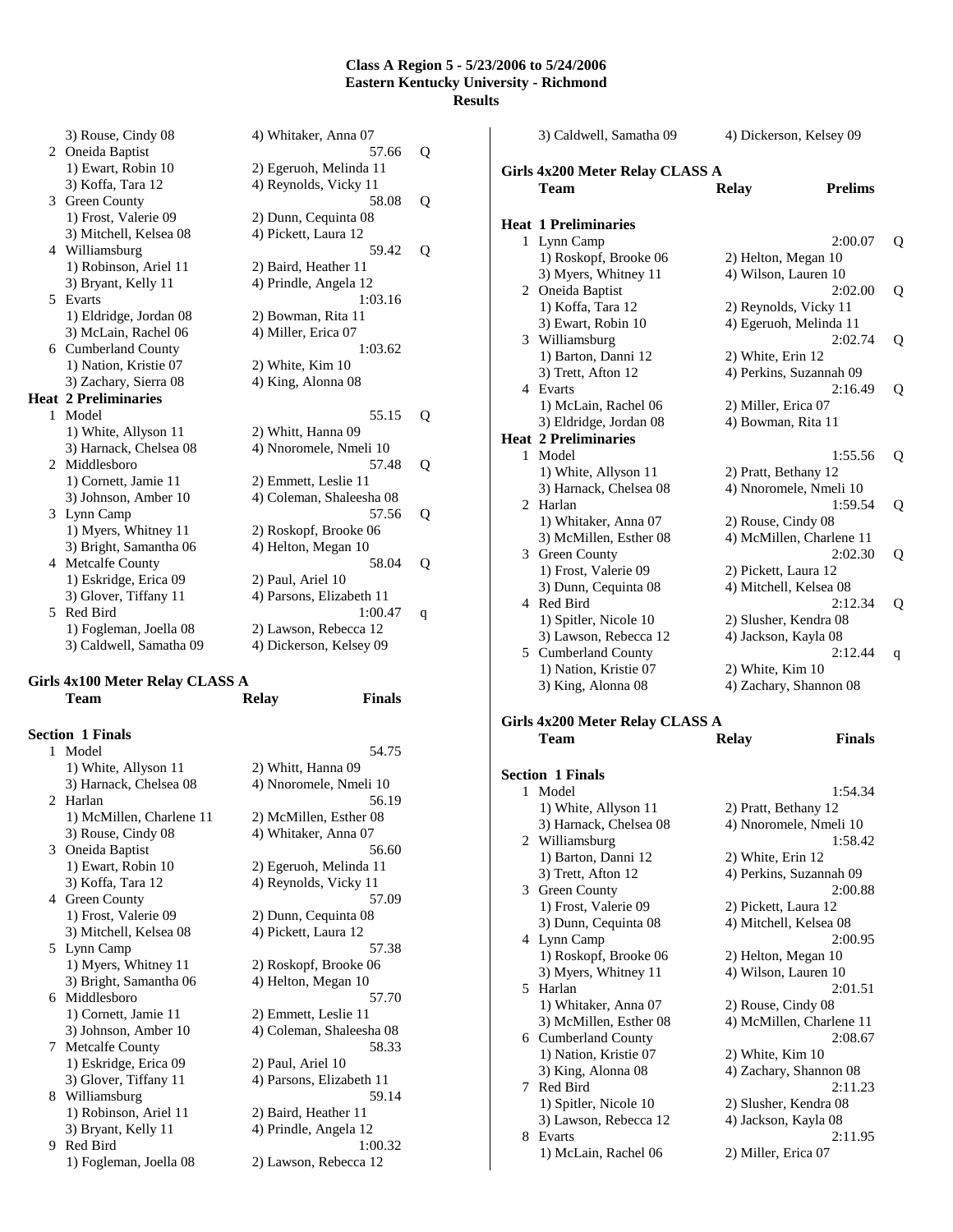3) Eldridge, Jordan 08 4) Bowman, Rita 11

## **Girls 4x400 Meter Relay CLASS A**

|                  | Team                     | <b>Relay</b>           | <b>Finals</b> |
|------------------|--------------------------|------------------------|---------------|
|                  |                          |                        |               |
| <b>Section 1</b> |                          |                        |               |
|                  | 1 Model                  |                        | 4:29.95       |
|                  | 1) Pratt, Bethany 12     | 2) Shelton, Rachel 12  |               |
|                  | 3) Vescio, Lauren 09     | 4) White, Allyson 11   |               |
|                  | 2 Williamsburg           |                        | 4:34.48       |
|                  | 1) Harris, Katelyn 10    | 2) Trett, Afton 12     |               |
|                  | 3) White, Kelsey 09      | 4) White, Erin 12      |               |
| 3                | Green County             |                        | 4:41.30       |
|                  | 1) Milby, BreAnna 11     | 2) Moore, Mary Kate 11 |               |
|                  | 3) Pickett, Laura 12     | 4) Reale, Rachelyn 09  |               |
|                  | 4 Metcalfe County        |                        | 4:49.41       |
|                  | 1) Eskridge, Erica 09    | 2) Kosbiel, Casey 09   |               |
|                  | 3) Young, Amber 10       | 4) Young, Ariel 08     |               |
| 5.               | Harlan                   |                        | 4:55.52       |
|                  | 1) McMillen, Charlene 11 | 2) Rouse, Amber 05     |               |
|                  | 3) McMillen, Esther 08   | 4) Rouse, Cindy 08     |               |
|                  | 6 Cumberland County      |                        | 5:02.67       |
|                  | 1) Nation, Kristie 07    | 2) Pickens, Chelsey 11 |               |
|                  | 3) White, Kim 10         | 4) Zachary, Shannon 08 |               |
|                  | 7 Evarts                 |                        | 5:25.76       |
|                  | 1) Bowman, Nikki 07      | 2) Miller, Erica 07    |               |
|                  | 3) Owens, Michelle 12    | 4) Williams, Ashley 09 |               |
| 8.               | Lynn Camp                |                        | 5:35.95       |
|                  | 1) Blackwood, Jessica 10 | 2) Bright, Samantha 06 |               |
|                  | 3) Green, Brooke 07      | 4) Shepherd, Seirra 07 |               |

## **Girls 4x800 Meter Relay CLASS A**

|              | Team                               |    | <b>Relay</b>               | <b>Finals</b> |                |
|--------------|------------------------------------|----|----------------------------|---------------|----------------|
| Section 1    |                                    |    |                            |               |                |
|              | 1 Green County                     |    |                            | 10:16.78      |                |
|              | 1) Estes, Brooke 07                |    | 2) Milby, BreAnna 11       |               |                |
|              | 3) Moore, Mary Kate 11             |    | 4) Deaton, Raegan 08       |               |                |
| 2.           | Model                              |    |                            | 10:29.62      |                |
|              | 1) Shelton, Rebecca 10             |    | 2) Shelton, Rachel 12      |               |                |
|              | 3) Wimberly, Kate 11               |    | 4) Wimberly, Mary Ellen 09 |               |                |
| 3            | Somerset                           |    |                            | 10:42.46      |                |
|              | 1) Kerr, Maria 08                  |    | 2) Reeves, Anna 11         |               |                |
|              | 3) Weigel, Katie 11                |    | 4) Kerr, Hillary 10        |               |                |
|              | 4 Williamsburg                     |    |                            | 12:57.86      |                |
|              | 1) Jones, Shelby 07                |    | 2) Moses, Amanda 06        |               |                |
|              | 3) West, Whitley 06                |    | 4) Perkins, Sara 05        |               |                |
|              |                                    |    |                            |               |                |
|              | <b>Boys 100 Meter Dash CLASS A</b> |    |                            |               |                |
|              | <b>Name</b>                        | Yr |                            | School        | <b>Prelims</b> |
|              | <b>Heat 1 Preliminaries</b>        |    |                            |               |                |
| $\mathbf{1}$ | Getachew, Napolion                 |    | 10 Oneida Baptist          | 11.77         | Q              |
|              | 2 Rye, Billy                       |    | 09 Pineville               | 11.87         | Q              |
|              | 3 Brooks, Mark                     | 12 | Berea                      | 12.25         | q              |
|              | 4 McRay, Michael                   |    | 11 Williamsburg            | 12.46         |                |
|              | 5 Ford, Cornelious                 |    | 11 Middlesboro             | 12.67         |                |
|              | 6 Shale, Brendan                   |    | 09 Model                   | 13.50         |                |
| 7            | Burgan, Dwight                     |    | 08 Evarts                  | 13.62         |                |
|              | 8 Brewer, Bryan                    |    | 12 Owsley County           | 13.98         |                |
|              | <b>Heat 2 Preliminaries</b>        |    |                            |               |                |
| 1            | Nagby, Amos                        |    | 10 Oneida Baptist          | 11.94         | Q              |

| 2 Asbell, Curtis<br>3 Scott, Dustin<br>4 Wagner, Sidney<br>5 Tolliver, Andrew<br>6 Brewer, Dylan<br>7 Seale, Matt<br>8 Mosley, Cody<br><b>Heat 3 Preliminaries</b><br>1 Edwards, Matthew |    | 11 Metcalfe County<br>11 Cumberland Co.<br>09 Lynn Camp<br>12 Berea<br>07 Harlan<br>08 Owsley County<br>07 Red Bird<br>10 Green County | 12.03<br>12.12<br>12.40<br>13.73<br>14.07<br>14.77<br>15.15<br>11.51 | Q<br>q<br>Q    |
|------------------------------------------------------------------------------------------------------------------------------------------------------------------------------------------|----|----------------------------------------------------------------------------------------------------------------------------------------|----------------------------------------------------------------------|----------------|
| 2 Cassell, Antonio                                                                                                                                                                       |    | 12 Pineville                                                                                                                           | 12.17                                                                | Q              |
| 3 Frazier, Thomas                                                                                                                                                                        |    | 11 Williamsburg                                                                                                                        | 12.28                                                                | q              |
| 4 Simmons, Lance                                                                                                                                                                         |    | 09 Cumberland                                                                                                                          | 12.40                                                                |                |
| 5 Bryant, JR                                                                                                                                                                             |    | 10 Metcalfe County                                                                                                                     | 12.62                                                                |                |
| 6 Caldwell, Stevie                                                                                                                                                                       |    | 08 Model                                                                                                                               | 13.17                                                                |                |
| 7 Napier, Logan                                                                                                                                                                          |    | 12 Evarts                                                                                                                              | 13.35                                                                |                |
| 8 Sizemore, Anthony                                                                                                                                                                      |    | 08 Red Bird                                                                                                                            | 15.11                                                                |                |
| <b>Boys 100 Meter Dash CLASS A</b>                                                                                                                                                       |    |                                                                                                                                        |                                                                      |                |
| <b>Name</b>                                                                                                                                                                              | Yr |                                                                                                                                        | School                                                               | <b>Finals</b>  |
| <b>Section 1 Finals</b>                                                                                                                                                                  |    |                                                                                                                                        |                                                                      |                |
| 1 Edwards, Matthew                                                                                                                                                                       |    | 10 Green County                                                                                                                        | 11.64                                                                |                |
| 2 Asbell, Curtis                                                                                                                                                                         |    | 11 Metcalfe County                                                                                                                     | 11.88                                                                |                |
| 3 Nagby, Amos                                                                                                                                                                            |    | 10 Oneida Baptist                                                                                                                      | 12.12                                                                |                |
| 4 Scott, Dustin                                                                                                                                                                          |    | 11 Cumberland Co.                                                                                                                      | 12.18                                                                |                |
| 5 Rye, Billy                                                                                                                                                                             |    | 09 Pineville                                                                                                                           | 12.47                                                                |                |
| 6 Brooks, Mark<br>Section 1 Finals  (Boys 100 Meter Dash CLASS A)                                                                                                                        |    | 12 Berea                                                                                                                               | 12.63                                                                |                |
| <b>Name</b>                                                                                                                                                                              | Yr |                                                                                                                                        | School                                                               | <b>Finals</b>  |
|                                                                                                                                                                                          |    |                                                                                                                                        |                                                                      |                |
| 7 Cassell, Antonio                                                                                                                                                                       |    | 12 Pineville                                                                                                                           | 12.79                                                                |                |
| --- Getachew, Napolion                                                                                                                                                                   |    | 10 Oneida Baptist                                                                                                                      | DQ                                                                   |                |
|                                                                                                                                                                                          |    |                                                                                                                                        |                                                                      |                |
| <b>Boys 200 Meter Dash CLASS A</b>                                                                                                                                                       |    |                                                                                                                                        |                                                                      |                |
| <b>Name</b>                                                                                                                                                                              | Yr |                                                                                                                                        | School                                                               | <b>Prelims</b> |
| <b>Heat 1 Preliminaries</b>                                                                                                                                                              |    |                                                                                                                                        |                                                                      |                |
| 1 Nagby, Amos                                                                                                                                                                            |    | 10 Oneida Baptist                                                                                                                      | 24.11                                                                | Q              |
| 2 Mills, Nick                                                                                                                                                                            |    | 12 Lynn Camp                                                                                                                           | 24.48                                                                | Q              |
| 3 Underwood, Jessie                                                                                                                                                                      |    | 10 Green County                                                                                                                        | 24.97                                                                | $\mathbf q$    |
| 4 Johnson, Seth                                                                                                                                                                          |    | 11 Model                                                                                                                               | 25.27                                                                | q              |
| Simmons, Lance<br>5.                                                                                                                                                                     |    | 09 Cumberland                                                                                                                          | 25.99                                                                |                |
| 6 Burgan, Dwight                                                                                                                                                                         |    | 08 Evarts                                                                                                                              | 27.93                                                                |                |
| 7 Gibson, Michael                                                                                                                                                                        |    | 07 Harlan                                                                                                                              | 29.35                                                                |                |
| 8 Brewer, Bryan                                                                                                                                                                          |    | 12 Owsley County                                                                                                                       | 30.53                                                                |                |
| <b>Heat 2 Preliminaries</b>                                                                                                                                                              |    |                                                                                                                                        |                                                                      |                |
| 1 Hamblin, Chase                                                                                                                                                                         | 11 | Williamsburg                                                                                                                           | 24.07                                                                | Q              |
| 2 McMillian, Chris                                                                                                                                                                       |    | 10 Evarts                                                                                                                              | 25.11                                                                | Q              |
| 3 Cassell, Antonio                                                                                                                                                                       |    | 12 Pineville                                                                                                                           | 25.18                                                                | q              |
| 4 Weiss, Hezekiah                                                                                                                                                                        |    | 11 Berea                                                                                                                               | 25.38                                                                |                |
| 5 Wagner, Sidney                                                                                                                                                                         |    | 09 Lynn Camp                                                                                                                           | 25.54                                                                |                |
| 6 Bennett, Justin                                                                                                                                                                        |    | 12 Cumberland                                                                                                                          | 26.51                                                                |                |
| 7 Shirley, Latrel                                                                                                                                                                        |    | 10 Metcalfe County<br>07 Harlan                                                                                                        | 27.27<br>30.60                                                       |                |
| 8 Foley, Dennis                                                                                                                                                                          |    | 08 Red Bird                                                                                                                            | 32.15                                                                |                |
| 9 Sizemore, Anthony<br><b>Heat 3 Preliminaries</b>                                                                                                                                       |    |                                                                                                                                        |                                                                      |                |
|                                                                                                                                                                                          |    |                                                                                                                                        | 24.11                                                                |                |
| 1 Getachew, Napolion<br>2 Scott, Dustin                                                                                                                                                  |    | 10 Oneida Baptist<br>11 Cumberland Co.                                                                                                 | 24.61                                                                | Q<br>Q         |
| 3 Kilgore, Daniel                                                                                                                                                                        |    | 10 Williamsburg                                                                                                                        | 25.75                                                                |                |
| 4 Rye, Billy                                                                                                                                                                             |    | 09 Pineville                                                                                                                           | 25.78                                                                |                |
| 5 Caldwell, Stevie                                                                                                                                                                       |    | 08 Model                                                                                                                               | 27.48                                                                |                |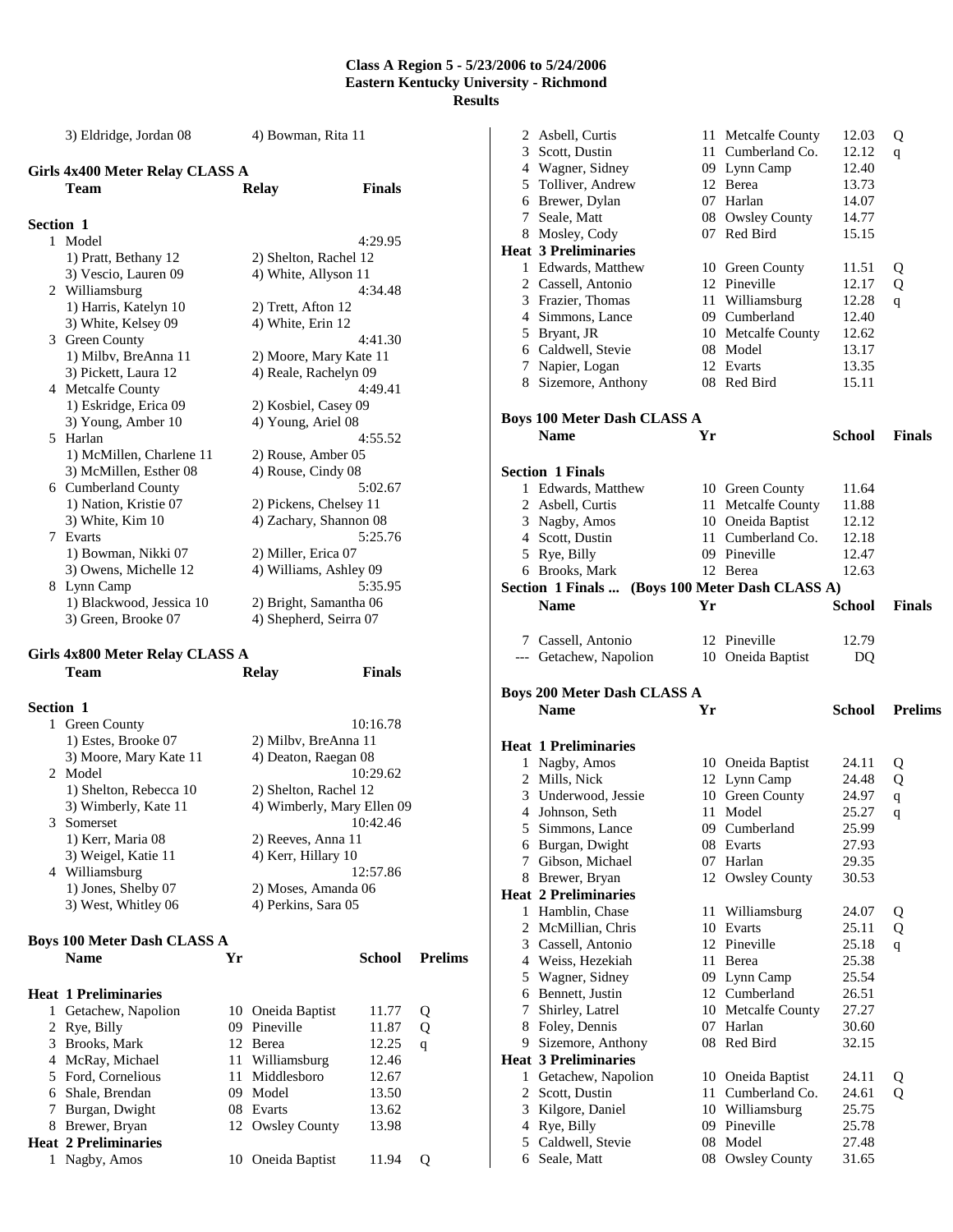|              | 7 Mosley, Cody                      |    | 07 Red Bird                        | 32.47         |                |
|--------------|-------------------------------------|----|------------------------------------|---------------|----------------|
|              | <b>Boys 200 Meter Dash CLASS A</b>  |    |                                    |               |                |
|              | <b>Name</b>                         | Yr |                                    | School        | <b>Finals</b>  |
|              | <b>Section 1 Finals</b>             |    |                                    |               |                |
|              | 1 Hamblin, Chase                    |    | 11 Williamsburg                    | 23.83         |                |
|              | 2 Nagby, Amos                       |    | 10 Oneida Baptist                  | 24.40         |                |
|              | 3 Getachew, Napolion                |    | 10 Oneida Baptist                  | 24.47         |                |
|              | 4 McMillian, Chris                  |    | 10 Evarts                          | 24.62         |                |
|              | 5 Scott, Dustin                     |    | 11 Cumberland Co.                  | 24.73         |                |
|              | 6 Underwood, Jessie                 |    | 10 Green County                    | 25.02         |                |
|              | 7 Johnson, Seth                     | 11 | Model                              | 25.68         |                |
|              |                                     |    |                                    |               |                |
|              | <b>Boys 400 Meter Dash CLASS A</b>  |    |                                    |               |                |
|              | <b>Name</b>                         | Yr |                                    | School        | <b>Prelims</b> |
|              | <b>Heat 1 Preliminaries</b>         |    |                                    |               |                |
|              | 1 Simmons, Lance                    |    | 09 Cumberland                      | 56.13         | Q              |
|              | 2 Cassell, Antonio                  |    | 12 Pineville                       | 57.47         | Q              |
|              | 3 McMillian, Chris                  |    | 10 Evarts                          | 58.43         |                |
|              | 4 Long, Chad                        |    | 12 Cumberland Co.                  | 59.35         |                |
|              | 5 Moses, Jake                       |    | 09 Williamsburg                    | 1:03.57       |                |
|              | 6 Seale, Matt                       |    | 08 Owsley County                   | 1:10.22       |                |
|              | 7 Crowhurst, Michael                |    | 06 Somerset                        | 1:16.19       |                |
|              | --- Wright, Nick                    | 11 | <b>Berea</b>                       | DQ            |                |
|              | <b>Heat 2 Preliminaries</b>         |    |                                    |               |                |
|              | 1 Daniels, Robert                   |    | 12 Pineville                       | 54.94         | Q              |
|              | 2 Weiss, Hezekiah                   | 11 | Berea                              | 56.09         | Q              |
|              | 3 Mitchell, Jonah                   |    | 09 Lynn Camp                       | 57.23         | q              |
|              | 4 Mason, Michael                    | 11 | Model                              | 57.37         | q              |
|              | 5 Campbell, Jeffrey                 |    | 09 Green County                    | 58.29         |                |
|              | 6 Scott, David                      |    | 12 Cumberland Co.                  | 1:03.08       | q              |
| 7            | Spurlock, Tony                      |    | 08 Harlan                          | 1:05.65       |                |
|              | 8 Blair, Dylan                      |    | 09 Cumberland                      | 1:12.15       |                |
|              | <b>Heat 3 Preliminaries</b>         |    |                                    |               |                |
|              | 1 Mills, Nick                       |    |                                    | 56.65         |                |
|              |                                     |    | 12 Lynn Camp<br>11 Red Bird        | 58.22         | Q              |
|              | 2 Howard, Marty                     |    | 10 Harlan                          | 59.10         | Q              |
|              | 3 Lewis, Jeremy<br>4 Stone, Patrick |    |                                    | 59.43         |                |
|              |                                     |    | 10 Green County<br>09 Williamsburg |               |                |
| 5            | Surber, Raymond                     |    | 12 Owsley County                   | 1:00.84       |                |
|              | 6 Brewer, Bryan                     |    |                                    | 1:04.83       |                |
|              | 7 Irwin, Paul                       | 10 | Model<br>06 Somerset               | 1:06.75       |                |
|              | 8 Townsend, DJ                      |    |                                    | 1:08.13       |                |
|              | <b>Boys 400 Meter Dash CLASS A</b>  |    |                                    |               |                |
|              | <b>Name</b>                         | Yr |                                    | School        | <b>Finals</b>  |
|              | <b>Section 1 Finals</b>             |    |                                    |               |                |
| $\mathbf{1}$ | Daniels, Robert                     |    | 12 Pineville                       | 54.18         |                |
|              | 2 Mills, Nick                       |    | 12 Lynn Camp                       | 54.29         |                |
|              | 3 Weiss, Hezekiah                   | 11 | Berea                              | 54.80         |                |
|              | 4 Simmons, Lance                    |    | 09 Cumberland                      | 56.49         |                |
|              | 5 Howard, Marty                     |    | 11 Red Bird                        | 57.19         |                |
|              | 6 Mitchell, Jonah                   |    | 09 Lynn Camp                       | 57.32         |                |
|              | 7 Mason, Michael                    | 11 | Model                              | 57.74         |                |
|              | 8 Campbell, Jeffrey                 |    | 09 Green County                    | 58.24         |                |
|              | 9 Cassell, Antonio                  |    | 12 Pineville                       | 1:06.14       |                |
|              |                                     |    |                                    |               |                |
|              | <b>Boys 800 Meter Run CLASS A</b>   |    |                                    |               |                |
|              | Name                                | Yr |                                    | <b>School</b> | Finals         |

### **S**

| Section 1        |                                                   |    |                                |                    |               |
|------------------|---------------------------------------------------|----|--------------------------------|--------------------|---------------|
|                  | 1 Hogue, Brooks                                   |    | 10 Cumberland                  | 2:10.33            |               |
|                  | 2 Barnes, Cade                                    |    | 11 Cumberland Co.              | 2:11.52            |               |
|                  | 3 Barns, Richard                                  |    | 12 Somerset                    | 2:12.21            |               |
|                  | 4 Fogleman, Mark                                  |    | 10 Red Bird                    | 2:13.71            |               |
|                  | 5 Shirley, Patrick                                |    | 10 Metcalfe County             | 2:14.35            |               |
|                  | 6 Wilder, Galen                                   |    | 12 Model                       | 2:14.39            |               |
| 7                | Hogsed, Jamie                                     |    | 12 Model                       | 2:17.25            |               |
|                  | 8 Surber, Raymond                                 |    | 09 Williamsburg                | 2:18.43            |               |
|                  | 9 Bishop, Terry                                   |    | 11 Green County                | 2:18.92            |               |
|                  | 10 Napier, Robert                                 |    | 10 Harlan                      | 2:19.46            |               |
|                  | 11 Despain, John                                  |    | 08 Green County                | 2:20.23            |               |
|                  | 12 Parnell, Enoch                                 |    | 10 Metcalfe County             | 2:21.50            |               |
|                  | 13 Link, Andrew                                   |    | 08 Harlan                      | 2:24.30            |               |
|                  | 14 Nikodemus, Merlin                              |    | 08 Williamsburg                | 2:26.68            |               |
|                  | 15 Hurt, Matt                                     |    | 11 Cumberland Co.              | 2:32.13            |               |
|                  | 16 Jacobs, Michael                                |    | 10 Berea                       | 2:37.19            |               |
|                  | 17 Rice, Travis                                   |    | 08 Lynn Camp                   | 2:42.74            |               |
|                  | 18 Thomas, Adam                                   | 11 | <b>Owsley County</b>           | 3:05.13            |               |
|                  | <b>Boys 1600 Meter Run CLASS A</b>                |    |                                |                    |               |
|                  | <b>Name</b>                                       | Yr |                                | <b>School</b>      | <b>Finals</b> |
|                  |                                                   |    |                                |                    |               |
| <b>Section 1</b> |                                                   |    |                                |                    |               |
| 1                | Wilder, Jarrod                                    |    | 12 Berea                       | 4:46.74            |               |
|                  | 2 Joplin, Adam                                    | 11 | Somerset                       | 4:50.15            |               |
|                  | 3 Combs, Matthew                                  |    | 10 Pineville                   | 4:51.14            |               |
|                  | 4 Lawrence, Zach                                  |    | 11 Harlan                      | 4:59.79            |               |
|                  | 5 Bishop, Terry                                   |    | 11 Green County                | 5:01.88            |               |
|                  | 6 Sites, Jeremy<br>7 Mouser, DJ                   |    | 10 Somerset<br>10 Green County | 5:02.81            |               |
|                  | 8 Lin, Wan                                        |    | 11 Model                       | 5:03.09<br>5:17.33 |               |
|                  | 9 Shirley, Patrick                                |    | 10 Metcalfe County             | 5:22.45            |               |
|                  | 10 Link, Andrew                                   |    | 08 Harlan                      | 5:25.05            |               |
|                  | 11 Nikodemus, Merlin                              |    | 08 Williamsburg                | 5:31.50            |               |
|                  | 12 Howard, Jacob                                  |    | 09 Williamsburg                | 5:32.65            |               |
|                  | 13 Brewer, Dustin                                 |    | 11 Metcalfe County             | 5:33.73            |               |
|                  | 14 Hogue, Kyle                                    |    | 08 Cumberland                  | 5:34.32            |               |
|                  | 15 Faulkner, Travis                               |    | 09 Middlesboro                 | 5:52.01            |               |
|                  | 16 Thomas, Adam                                   |    | 11 Owsley County               | 6:42.04            |               |
|                  | 17 Buchanan, Brett                                |    | 06 Evarts                      | 7:42.40            |               |
| $---$            | Wilder, Galen                                     | 12 | Model                          | DNF                |               |
|                  |                                                   |    |                                |                    |               |
|                  | <b>Boys 3200 Meter Run CLASS A</b><br><b>Name</b> | Yr |                                | <b>School</b>      | <b>Finals</b> |
|                  |                                                   |    |                                |                    |               |
| Section 1        |                                                   |    |                                |                    |               |
|                  | 1 Wilder, Jarrod                                  |    | 12 Berea                       | 10:46.90           |               |
|                  | 2 Shively, Stanton                                |    | 09 Green County                | 10:55.83           |               |
|                  | 3 Mouser, DJ                                      |    | 10 Green County                | 11:06.92           |               |
|                  | 4 Lawrence, Zach                                  |    | 11 Harlan                      | 11:19.23           |               |
|                  | 5 Joplin, Adam                                    |    | 11 Somerset                    | 11:22.10           |               |
|                  | 6 Sites, Jeremy                                   |    | 10 Somerset                    | 11:29.20           |               |
|                  | 7 Lin, Wan                                        |    | 11 Model                       | 11:35.31           |               |
|                  | 8 Christian, Kody                                 |    | 11 Owsley County               | 11:53.38           |               |
|                  | 9 Faulkner, Travis                                |    | 09 Middlesboro                 | 12:37.05           |               |
|                  | 10 Patro, Patrick                                 |    | 07 Evarts                      | 13:04.41           |               |

11 Cockrell, Timothy 10 Williamsburg 13:08.94<br>12 Brewer, Dustin 11 Metcalfe County 13:09.34

13 Treadway, Spencer 09 Model 14:18.89<br>14 Ewing, Trevor 06 Evarts 14:35.94 14 Ewing, Trevor 06 Evarts 14:35.94<br>15 Risner, Jonathan 05 Harlan 14:49.72

15 Risner, Jonathan

11 Metcalfe County 13:09.34<br>09 Model 14:18.89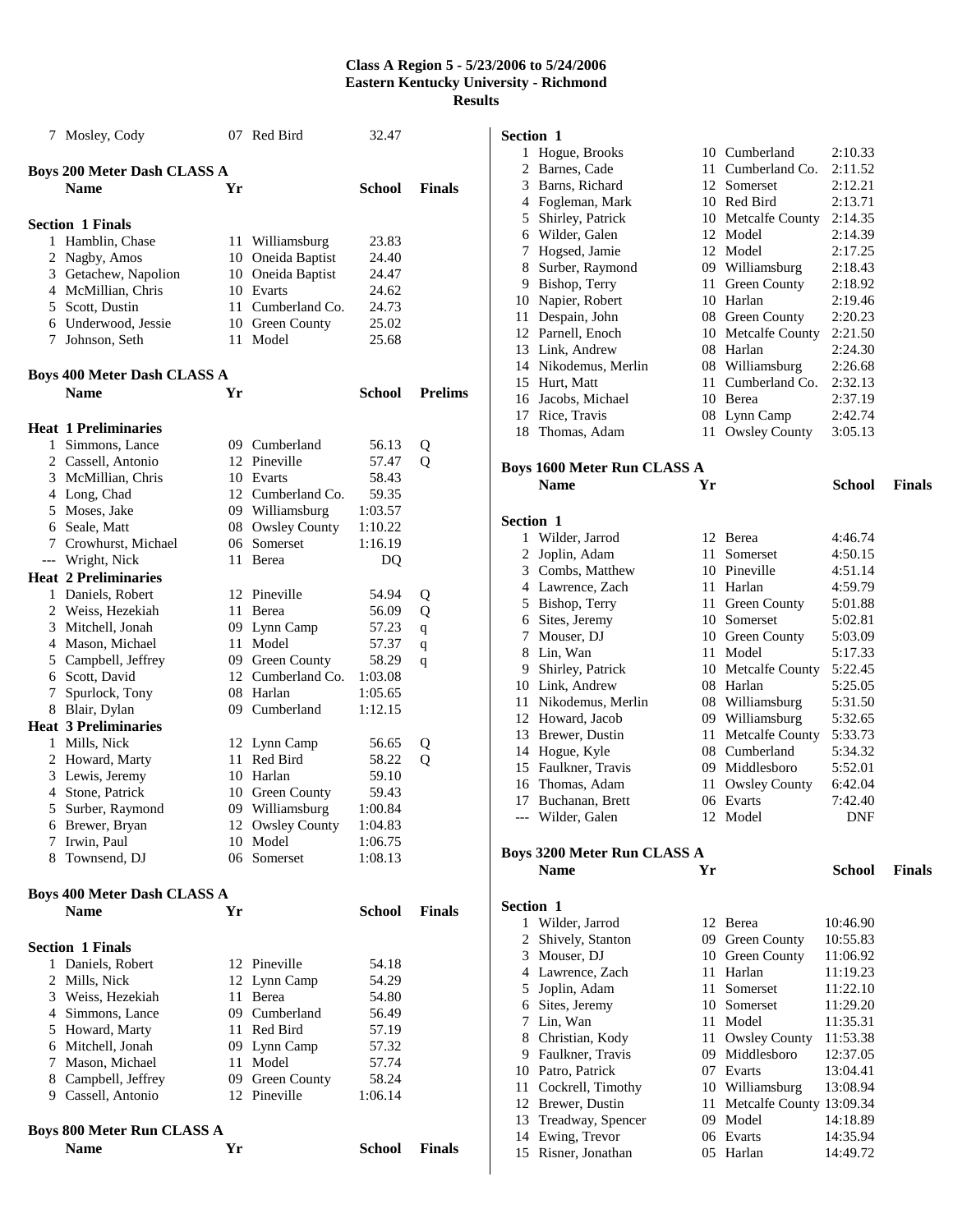|           | 16 Jeffries, Britt                         |     | 12 Metcalfe County 16:19.30                      |                |                |
|-----------|--------------------------------------------|-----|--------------------------------------------------|----------------|----------------|
|           | <b>Boys 110 Meter Hurdles CLASS A</b>      |     |                                                  |                |                |
|           | <b>Name</b>                                | Yr  |                                                  | School         | <b>Finals</b>  |
| Section 1 |                                            |     |                                                  |                |                |
|           | 1 Hamblin, Chase                           |     | 11 Williamsburg                                  | 16.19          |                |
|           | 2 Richardson, Justin                       |     | 12 Green County                                  | 17.26          |                |
|           | 3 Underwood, Jessie                        |     | 10 Green County                                  | 18.23          |                |
|           | 4 Ray, Travis                              | 11- | Williamsburg                                     | 19.39          |                |
|           | 5 Stapp, Shawn                             |     | 11 Model                                         | 19.57          |                |
|           | 6 Blair, Tyler                             |     | 12 Cumberland                                    | 21.05          |                |
|           | 7 Schumann, Matthew                        |     | 10 Model                                         | 21.18          |                |
|           | 8 Williams, Andrew                         |     | 10 Harlan                                        | 21.23          |                |
|           | 9 Smith, JD                                |     | 10 Lynn Camp                                     | 22.02          |                |
|           | <b>Boys 300 Meter Hurdles CLASS A</b>      |     |                                                  |                |                |
|           | <b>Name</b>                                | Yr  |                                                  | School         | <b>Prelims</b> |
|           |                                            |     |                                                  |                |                |
|           | <b>Heat 1 Preliminaries</b>                |     |                                                  |                |                |
|           | 1 Richardson, Justin                       |     | 12 Green County                                  | 45.01          | Q              |
|           | 2 Woolum, Tyler                            |     | 09 Pineville                                     | 48.50          | Q              |
|           | 3 Wynn, Richard                            |     | 10 Lynn Camp                                     | 49.55          | Q              |
|           | 4 Williams, Andrew                         |     | 10 Harlan                                        | 50.55          | Q              |
|           | 5 Thompson, Ryan                           |     | 09 Model                                         | 53.35          |                |
|           | --- Rains, Thomas                          |     | 09 Williamsburg                                  | DQ             |                |
|           | <b>Heat 2 Preliminaries</b>                |     |                                                  |                |                |
|           | 1 Hamblin, Chase                           |     | 11 Williamsburg                                  | 44.59          | Q              |
|           | 2 Underwood, Jessie                        |     | 10 Green County                                  | 44.82          | Q              |
|           | 3 Johnson, Seth                            | 11  | Model                                            | 48.86          | Q              |
|           | 4 Venable, Bradley                         |     | 12 Pineville                                     | 49.83          | Q              |
|           | 5 Smith, JD                                |     | 10 Lynn Camp                                     | 50.09          | q              |
|           | 6 Blair, Tyler                             |     | 12 Cumberland                                    | 53.52          |                |
|           | <b>Boys 300 Meter Hurdles CLASS A</b>      |     |                                                  |                |                |
|           | <b>Name</b>                                | Yr  |                                                  | School         | <b>Finals</b>  |
|           |                                            |     |                                                  |                |                |
|           | <b>Section 1 Finals</b>                    |     |                                                  |                |                |
|           | 1 Hamblin, Chase                           |     | 11 Williamsburg                                  | 42.78          |                |
|           | 2 Underwood, Jessie                        |     | 10 Green County                                  | 44.09          |                |
|           | 3 Richardson, Justin                       |     | 12 Green County                                  | 46.88          |                |
| 4         | Woolum, Tyler                              |     | 09 Pineville                                     | 48.30          |                |
|           | 5 Wynn, Richard                            |     | 10 Lynn Camp                                     | 48.59          |                |
|           | 6 Johnson, Seth                            | 11  | Model                                            | 48.91          |                |
|           | 7 Williams, Andrew                         |     | 10 Harlan                                        | 48.96          |                |
|           | 8 Smith, JD                                |     | 10 Lynn Camp                                     | 49.53          |                |
|           | 9 Venable, Bradley                         |     | 12 Pineville                                     | 52.64          |                |
|           | <b>Boys 4x100 Meter Relay CLASS A</b>      |     |                                                  |                |                |
|           | Team                                       |     | <b>Relay</b>                                     | <b>Prelims</b> |                |
|           |                                            |     |                                                  |                |                |
|           | <b>Heat 1 Preliminaries</b><br>1 Lynn Camp |     |                                                  | 47.66          |                |
|           | 1) Wynn, Richard 10                        |     | 2) Mitchell, Jonah 09                            |                | Q              |
|           | 3) Wagner, Sidney 09                       |     | 4) Mills, Nick 12                                |                |                |
|           | 2 Green County                             |     |                                                  | 48.13          |                |
|           | 1) Compton, Alex 12                        |     |                                                  |                | Q              |
|           | 3) Underwood, Jessie 10                    |     | 2) Richardson, Justin 12<br>4) Garrett, Ricky 08 |                |                |
| 3         | Middlesboro                                |     |                                                  |                |                |
|           | 1) Farrow, Derrick 11                      |     | 2) Ford, Cornelious 11                           | 49.77          | Q              |
|           | 3) Kyle, Christian 11                      |     | 4) Gilbert, Eddie 08                             |                |                |
|           | 4 Berea                                    |     |                                                  | 54.23          | Q              |
|           |                                            |     |                                                  |                |                |

|     | 1) Tolliver, Andrew 12<br>3) Short, Judah 11                                      | 2) Smith, Brett 11<br>4) Wright, Nick 11  |   |
|-----|-----------------------------------------------------------------------------------|-------------------------------------------|---|
|     | <b>Heat 2 Preliminaries</b>                                                       |                                           |   |
|     | 1 Pineville                                                                       | 49.39                                     | Q |
|     | 1) Daniels, Robert 12                                                             | 2) Boene, Mike 10                         |   |
|     | 3) Cassell, Antonio 12                                                            | 4) Rye, Billy 09                          |   |
|     | 2 Cumberland                                                                      | 50.07                                     | Q |
|     | 1) Bennett, Justin 12                                                             | 2) Simmons, Lance 09                      |   |
|     | 3) Owens, Josh 11                                                                 | 4) Hogue, Brooks 10                       |   |
| 3   | Model                                                                             | 51.29                                     | Q |
|     | 1) Johnson, Seth 11                                                               | 2) Irwin, Paul 10                         |   |
|     | 3) Schumann, Matthew 10<br>Heat 2 Preliminaries  (Boys 4x100 Meter Relay CLASS A) | 4) Robar, Charles 11                      |   |
|     | Team                                                                              | <b>Prelims</b><br><b>Relay</b>            |   |
|     |                                                                                   |                                           |   |
|     | 4 Evarts                                                                          | 54.60                                     | Q |
|     | 1) Napier, Logan 12                                                               | 2) Burgan, Dwight 08                      |   |
|     | 3) McMillian, Chris 10                                                            | 4) Patro, Patrick 07                      |   |
| --- | Williamsburg                                                                      | DNF                                       |   |
|     | 1) Frazier, Thomas 11                                                             | 2) McRay, Michael 11                      |   |
|     | 3) Moses, Jake 09                                                                 | 4) Jusino, AJ 11                          |   |
| --- | Oneida Baptist                                                                    | DQ                                        |   |
|     | 1) Getachew, Napolion 10                                                          | 2) Nagby, Amos 10                         |   |
|     | 3) Manful, Emmanuel 11                                                            | 4) Egeruoh, Emeka 09                      |   |
|     |                                                                                   |                                           |   |
|     | Boys 4x100 Meter Relay CLASS A<br>Team                                            | <b>Relay</b><br>Finals                    |   |
|     |                                                                                   |                                           |   |
|     | <b>Section 1 Finals</b>                                                           |                                           |   |
| 1   | Green County                                                                      | 46.59                                     |   |
|     | 1) Compton, Alex 12                                                               | 2) Richardson, Justin 12                  |   |
|     | 3) Underwood, Jessie 10                                                           | 4) Garrett, Ricky 08                      |   |
|     | 2 Lynn Camp                                                                       | 47.43                                     |   |
|     |                                                                                   |                                           |   |
|     | 1) Wynn, Richard 10                                                               | 2) Mitchell, Jonah 09                     |   |
|     | 3) Wagner, Sidney 09                                                              | 4) Mills, Nick 12                         |   |
| 3   | Cumberland                                                                        | 49.52                                     |   |
|     | 1) Bennett, Justin 12                                                             | 2) Simmons, Lance 09                      |   |
|     | 3) Owens, Josh 11<br>4 Berea                                                      | 4) Hogue, Brooks 10<br>49.53              |   |
|     | 1) Tolliver, Andrew 12                                                            | 2) Smith, Brett 11                        |   |
|     | 3) Short, Judah 11                                                                | 4) Wright, Nick 11                        |   |
|     | 5 Pineville                                                                       | 49.88                                     |   |
|     | 1) Daniels, Robert 12                                                             | 2) Boene, Mike 10                         |   |
|     | 3) Cassell, Antonio 12                                                            | 4) Rye, Billy 09                          |   |
| 6   | Middlesboro                                                                       | 49.98                                     |   |
|     | 1) Farrow, Derrick 11                                                             | 2) Ford, Cornelious 11                    |   |
|     | 3) Kyle, Christian 11                                                             | 4) Gilbert, Eddie 08                      |   |
| 7   | Model                                                                             | 51.51                                     |   |
|     | 1) Johnson, Seth 11<br>3) Schumann, Matthew 10                                    | 2) Irwin, Paul 10<br>4) Robar, Charles 11 |   |
| 8   | Evarts                                                                            | 54.19                                     |   |
|     | 1) Napier, Logan 12                                                               | 2) Burgan, Dwight 08                      |   |
|     | 3) McMillian, Chris 10                                                            | 4) Patro, Patrick 07                      |   |
|     |                                                                                   |                                           |   |
|     | <b>Boys 4x200 Meter Relay CLASS A</b>                                             |                                           |   |
|     | Team                                                                              | <b>Relay</b><br><b>Prelims</b>            |   |
|     | <b>Heat 1 Preliminaries</b>                                                       |                                           |   |
| 1   | Berea                                                                             | 1:39.21                                   | Q |
|     | 1) Wright, Nick 11                                                                | 2) Weiss, Hezekiah 11                     |   |
|     | 3) Short, Judah 11<br>Red Bird                                                    | 4) Brooks, Mark 12<br>1:40.45             |   |